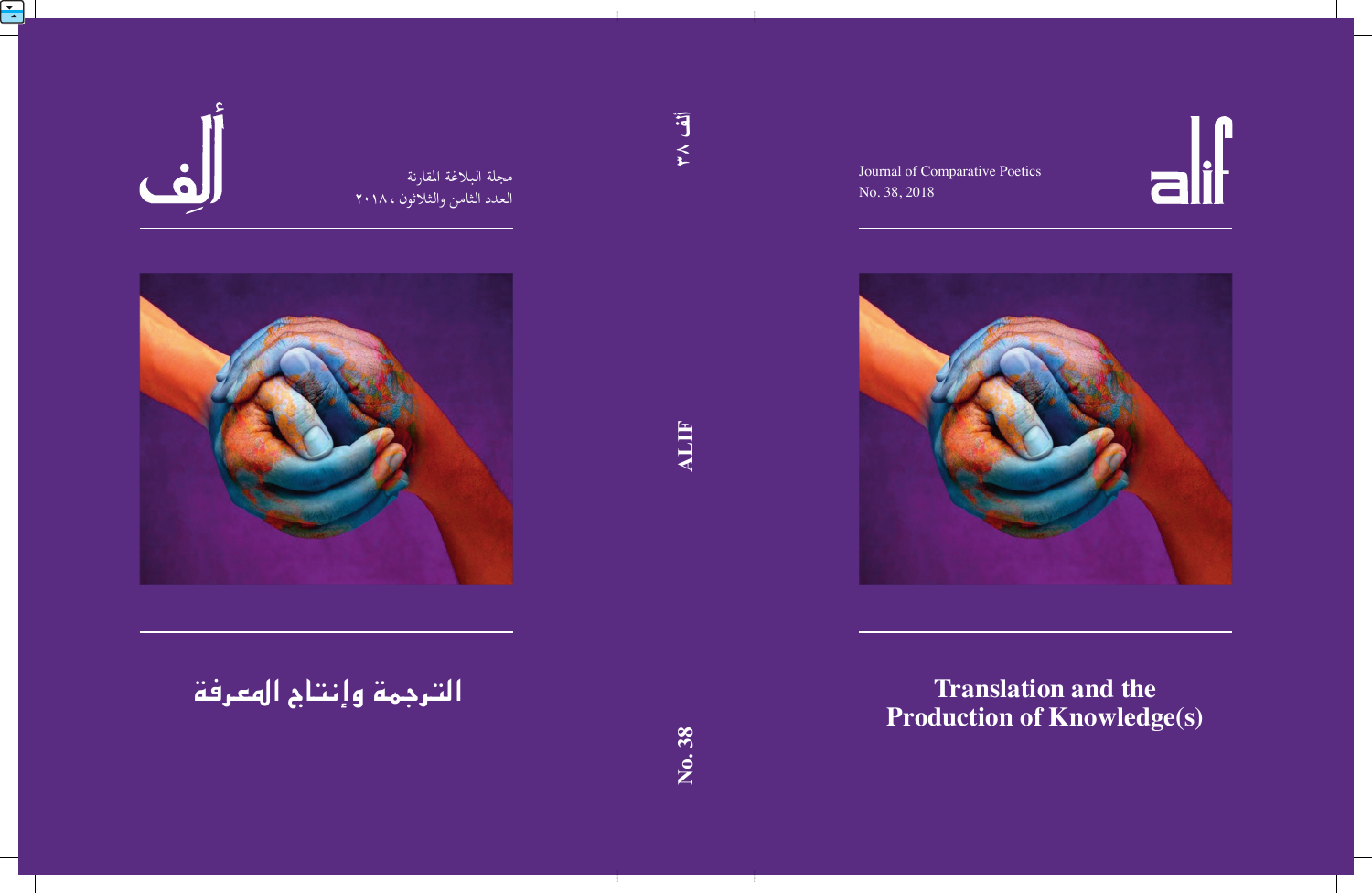則譯書一事非當今之急務歟?語云:知己知彼, 百戰不殆。戰勝於疆場,則然,戰勝於廟堂,亦 何獨不然。

馬建忠, 一八九四年

Is translation not our most urgent mission now? As the saying goes: "Know yourself and know your enemy, and you will win every battle." If that is true of victories on the battlefields, surely it is also true of victories in the halls of learning.

Ma Jianzhong, 1894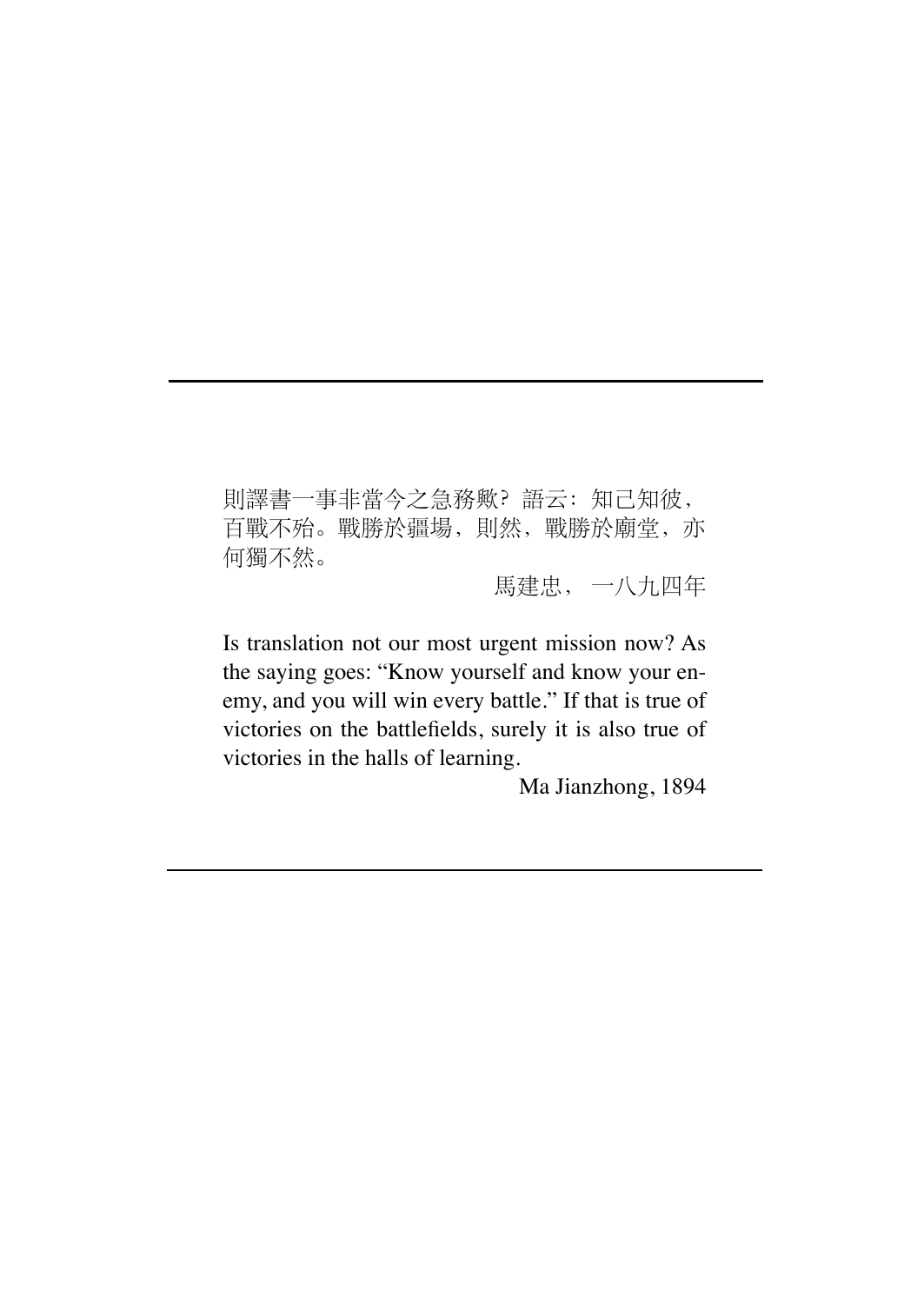## **Translation and the Production of Knowledge(s) Mona Baker**

The point of departure for this special issue of *Alif* is that knowledge is "produced" rather than "discovered," and that translation is a core mechanism for the production and circulation of all forms of knowledge. With very few exceptions, the intimate connection between translation and the mediation of knowledge has received relatively limited attention in translation studies to date, and even less in other areas of the humanities that one would expect to engage with this topic extensively, such as cultural studies, social movement studies, film studies, media studies, and the history of ideas. This despite the fact that some leading scholars and activists such as De Sousa Santos have long acknowledged the potentially transformative role that translation can play in reconfiguring social and political relations by articulating new forms of knowledge based on the responsible confrontation of diverse cultural experiences. The few, dispersed studies that have touched on the subject, whether in translation studies or other disciplines, have so far failed to encourage sustained engagement with the role played by translation in the production of knowledge across the entire spectrum of human activities.

Continued neglect of this topic is a cause for concern at a time when our world seems to be continually shrinking and fragmenting, and in an environment where discourses of globalization, development, human rights, diversity, and mutual understanding mask aggressive processes of homogenization, exclusion, and co-optation. In this context, where "there is no single universal social practice or collective subject to confer meaning and direction to history," as De Sousa Santos points out, "the work of translation becomes crucial to define, in each concrete and historical moment or context, which constellations of subaltern practices carry more counter-hegemonic potential" (19). Here, active, critical reflection on translation—past and present, and in a variety of contexts—becomes a prerequisite to creating genuine mutual understanding and meaningful solidarity (see Baker; Fernández).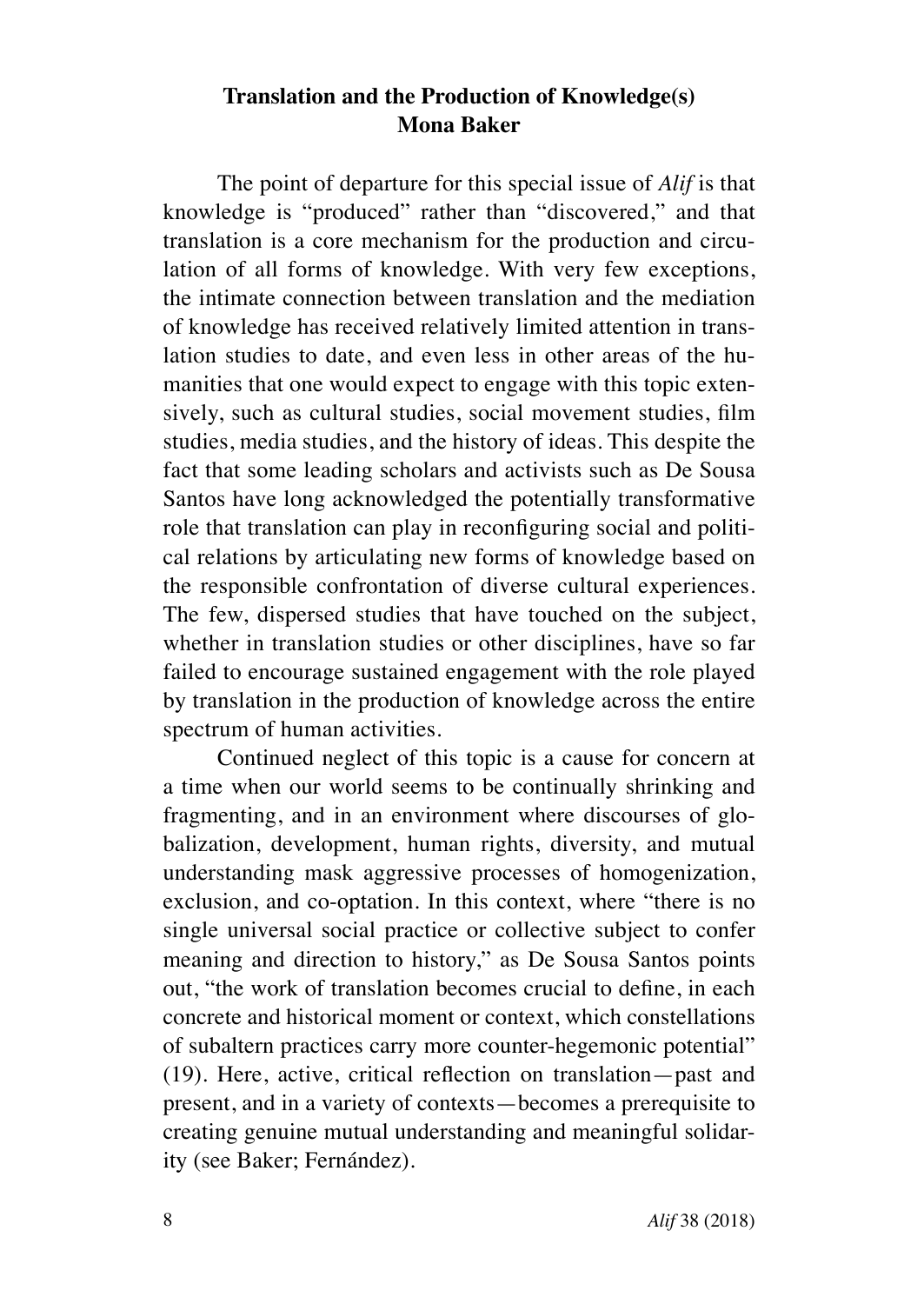Translation has for too long been taken for granted and discussed uncritically in both lay and academic discourses as a technical process that merely enables the disinterested transfer of knowledge. This special issue contributes to shattering this illusion by presenting a wide range of case studies that demonstrate the complexity of translation and the variety of ends that it can be made to serve. Far from a disinterested practice that merely "transfers" different types of knowledge between cultural groupings with equal power and resources, the studies presented here reveal that translation creates traditions and narratives that actively shape the world for us. They reveal some aspects of the impact of translation on the production, renegotiation, and reification of knowledge in a wide range of contexts and genres: in the media, sacred texts, the legal system, literary criticism, international organizations, the world of politics and activism, historical and literary genres, and digital space. Ultimately, and despite acknowledging the potential for translation to exacerbate rather than ameliorate the imbalance of power between source and target cultures, these studies remind us that, at its best, "[t]he work of translation among knowledges starts from the idea that all cultures are incomplete and can, therefore, be enriched by dialogue and confrontation with other cultures" (De Sousa Santos 19).

#### **References**

- Baker, Mona. "Beyond the Spectacle: Translation and Solidarity in Contemporary Protest Movements." *Translating Dissent: Voices from and with the Egyptian Revolution*. Ed. Mona Baker. London and NY: Routledge, 2016. 1-21.
- De Sousa Santos, Boaventura. "The Future of the World Social Forum: The Work of Translation." *Development* 48.2 (2005): 15-22.
- Fernández, Fruela. "Podemos: Politics as a Task of Translation." *Translation Studies* 11.1 (2018): 1-16.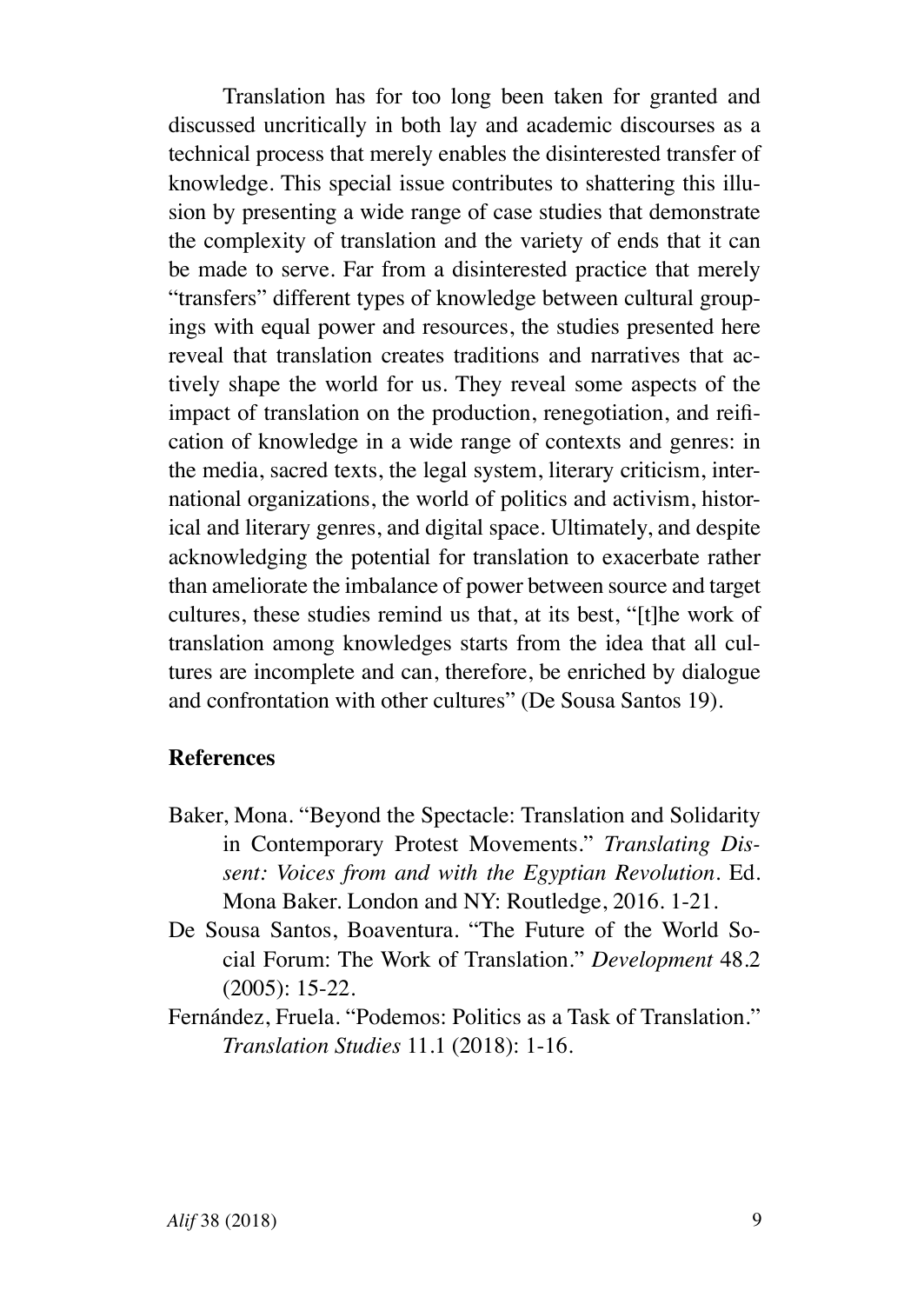*Alif* is a peer-reviewed, interdisciplinary journal that is published annually in the spring and includes critical scholarship in Arabic, English, and French. *Alif* welcomes original submissions from the various disciplines of the humanities, including though not limited to—literature and cultural studies.

The next issues will center on the following themes: *Alif* 39: Transnational Drama: Rituals, Theater, and Performance *Alif* 40: Mapping New Directions in the Humanities *Alif* 41: Literature, Repressed History, and Philosophy of History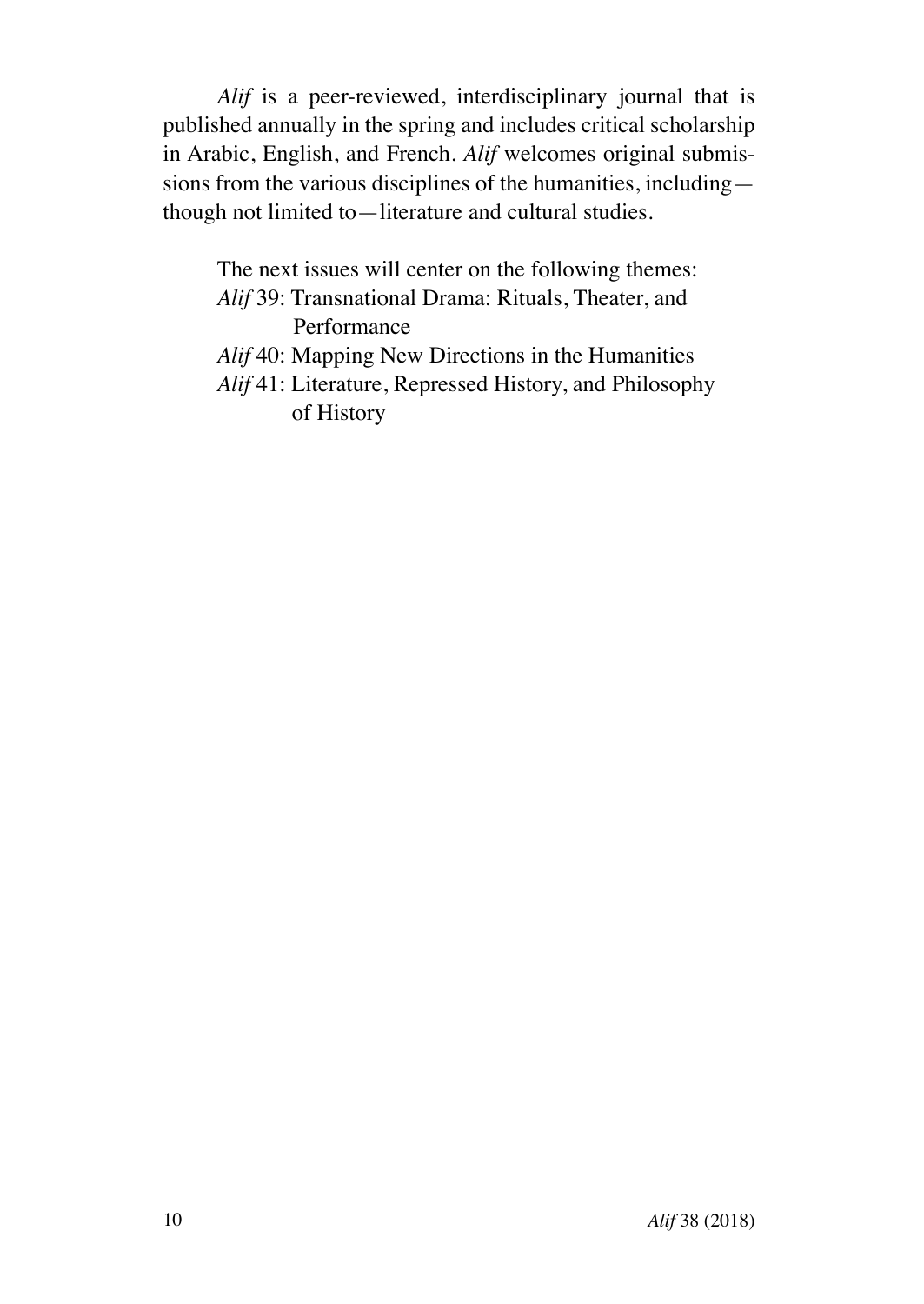## **Translating Orientalism into the Arabic** *Nahda*

## **Spencer Scoville**

The recent focus in translation studies on the agency and creative power of the translator as a mediator opens up new possibilities for understanding the role that translators play, not only in conveying knowledge from one linguistic sphere into another, but also in acting as a creative force within any given society.<sup>1</sup> The power of translation to create knowledge is amplified by the partnership, or dialogic nature, of composition involved in any act of translation. A translation inherently trades on the reputation and position of the text that it draws on, however tenuous the relationship between the two texts may be. Translation is consequently a powerful tool for introducing innovation into a cultural context. Such was clearly the case during the period known as the modern Arabic literary renaissance, or *nahda*, which stretched from the nineteenth into the early twentieth century. As authors and editors experimented with new literary forms and genres, translation from European literatures formed an unusually large part of all literary production, both fiction and non-fiction. Curiously, among the works selected for translation during this period, we find a large number of translated texts from European languages that are explicitly about the Arab world: geographical surveys, ethnographic descriptions, even fiction that is set in the region. These textual products of European colonialism produce and reproduce all the familiar Orientalist tropes and images of an exotic Oriental Other, forever backward and uncivilized–seemingly the last body of texts we would expect to appeal to an Arab reader eager to enter the modern world.

In what follows, I attempt to explain and interpret the selection of these texts for translation in two ways: first, by closely ex-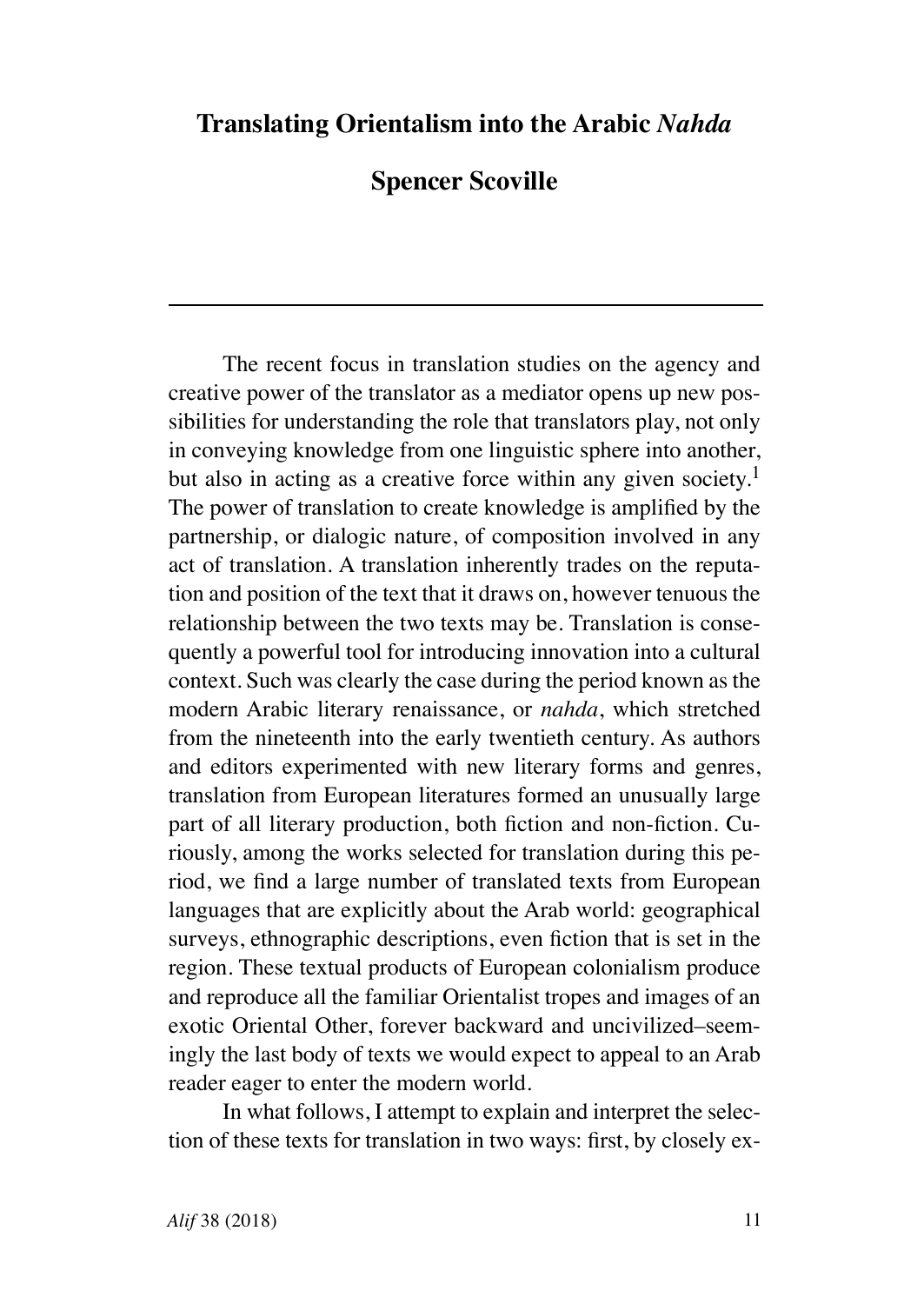amining the decisions that the translators made, from the selection of particular texts for translation to the changes that they made to each text as they translated it; and, second, by considering the types of knowledge produced by translating Orientalist discourse into Arabic at the very time that colonialism was taking root in the region. The focus will be on examining how three different *nahdawi* translators adapted and appropriated material from overtly Orientalist texts as they translated them into Arabic, simultaneously creating new types of knowledge and discourse in Arabic and writing themselves into the Orientalist paradigm that would come to drive European colonial activity in the region.

#### **Self-Orientalizing and Translation**

At first glance, the tendency to select Orientalist texts about Arab society for translation into Arabic may be interpreted as a self-Orientalizing phenomenon in which the Arab translator reproduces and reaffirms the philosophy and claims of the Orientalist works. Self-Orientalizing is discussed in a variety of post-colonial contexts. In *Orientalism*, Edward Said acknowledges the phenomenon, noting that "the modern Orient, in short, participates in its own Orientalizing" (324). His notion of this participation is, however, limited to the economic sphere, focusing on the ways in which the Orientalized subject participates in the economic structures that perpetuate the colonialist paradigm. Partha Chatterjee takes this concept of self-Orientalizing further in his work on Indian nationalist thought, in which he posits that nationalist discourse in India was built upon the same basic philosophical assumptions and teleology as post-Enlightenment European Orientalism, or what he terms the Orientalist thematic. Chatterjee defines the thematic as "an epistemological as well as ethical system which provides a framework of elements and rules for establishing relations between elements" (38). In this way, the colonized subject is trapped in a double-bind in which there seems to be no way to resist the colonizer without falling into, and adopting, the very philosophical stance that belittles and threatens them. The knowledge produced in the Western world becomes universal; in other words, the colonized peoples are persuaded to accept and adopt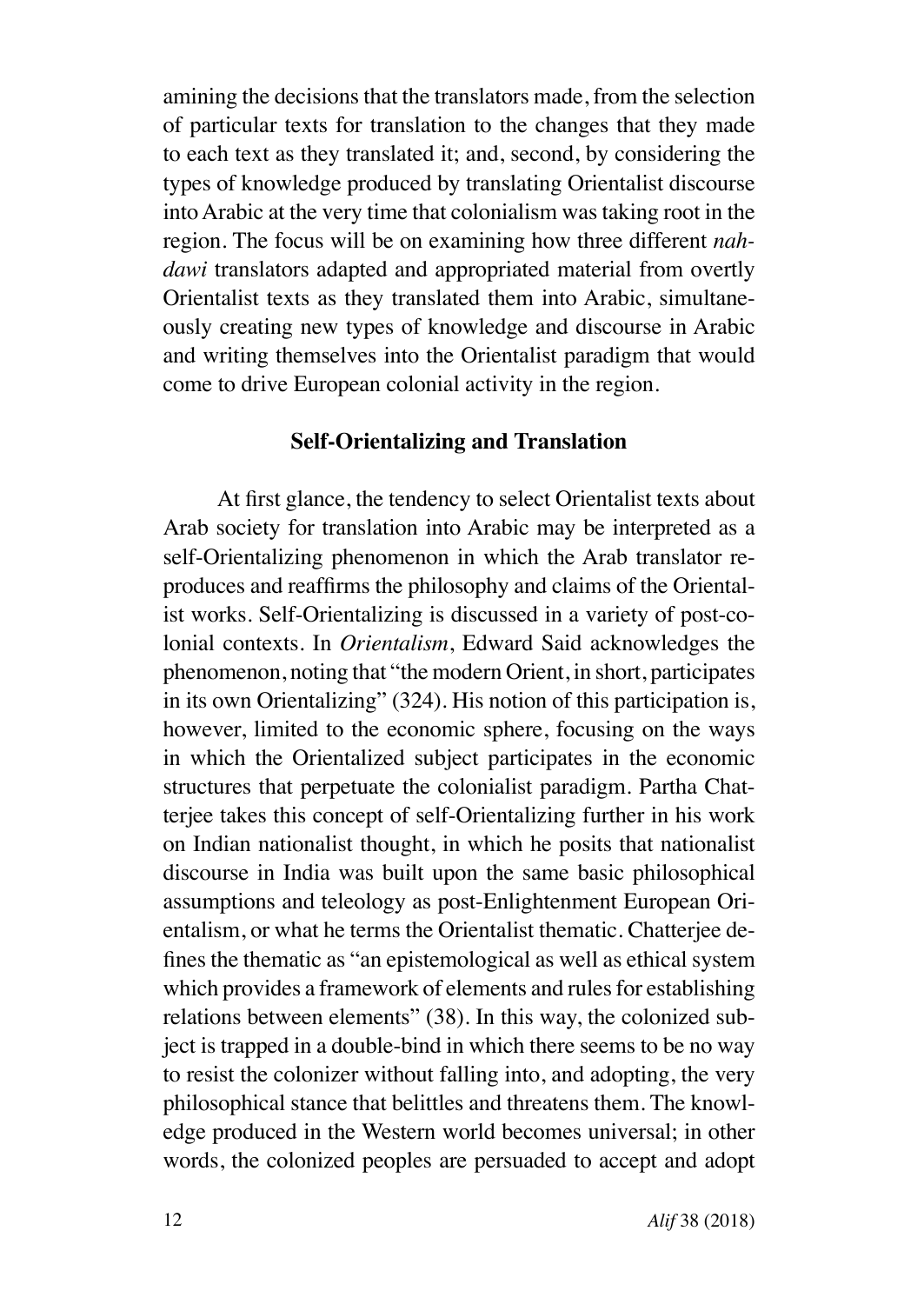"the same 'objectifying' procedures of knowledge constructed in the post-Enlightenment age of Western science" (Chatterjee 38). The translations considered here certainly fit into this pattern; each of the translators involved was anxious to bring modern scientific, epistemological, and literary conventions into the Arab(ic) cultural sphere. The impulse to create through translation a text that could fill a perceived gap in one's culture is certainly a modernizing force, but what also motivated these translators was a need to engage with European modernity on their own terms, in their own language. Their work marks an epistemological shift made possible by the incorporation of new types of discourse into the Arabic intellectual and cultural landscape. Shaden Tageldin describes the translation of Orientalist texts into Arabic as a seductive possibility of reciprocity and partnership, pointing out that "Orientalist discourse attracted Egyptian intellectuals because it appeared to *validate* the Arab-Islamic even as it denigrated it, putting European and Egyptian on an illusory footing of 'equal' exchange" (9). The promise of engaging in rational dialogue with European modernity obscured the complications brought on by adopting a set of rules established by one's oppressor. In the early translations of Orientalist literature that I consider here, talk of resistance to colonial power is premature—the voice of these translators is not one of open resistance as much as it is a voice of hopeful participation and co-creation.

*Nahdawi* intellectuals sought just such a change in the epistemological and ethical systems in which they lived and functioned. In these translations, we can see three different individuals striving to create new modes of expression and knowing in Arabic. When they looked at the body of modern scientific knowledge and literary production available in European languages and found texts describing their own history, homeland, and society, they must have felt a certain sense of pride and excitement. They might have seen in their presence in this new body of literature an open invitation to participate in the creation and dissemination of knowledge through the established institutions of modern knowledge production—newspapers, literary journals, scholarly texts, textbooks. They could not have perceived their translations as acts of resistance, I would argue,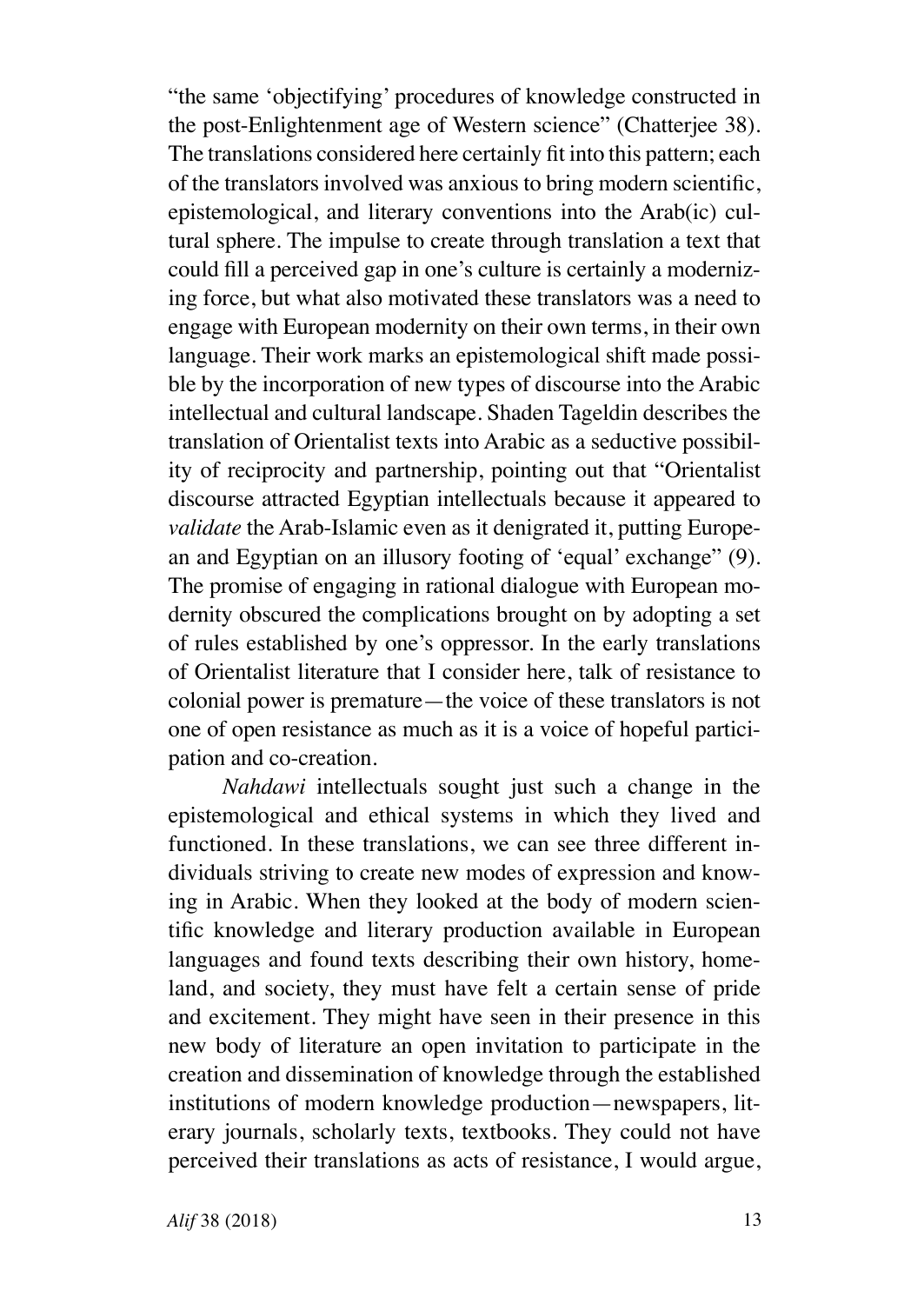because the European colonization of their region was not yet a foregone conclusion. Translation provided an important arena for linguistic and literary experimentation that allowed them to bring not only innovative content across into Arabic, but also new discourses and types of knowledge.

Literary historians tend to focus on the impulse to alter the Arabic language so prevalent among *nahdawi* authors—a desire to simplify it and alter it in order to accommodate the type of modern prose that they associated with modernity. Every literary history of the period describes the concern on the part of authors and intellectuals to create an Arabic idiom that could participate in the conversations taking place in the modern scientific world, as they perceived it in the context of Western Europe. Translation played a central role in creating this new arena of knowledge. On the one hand, it was *the* space in which individuals could articulate an Arabic idiom closer to the rhythm and style that they found in the European languages they encountered. One could "get away" with introducing literary, social, and linguistic devices in a translation that would have been unimaginable in an original Arabic literary text at the time.<sup>2</sup> On the other hand, in very practical terms, translation brought the content of these scientifically advanced cultural worlds to a new Arab readership. The texts considered in this article illustrate the importance of both dynamics in bringing modern Europe to the Arab reader, in addition to inserting the Arab subject into the European texts selected for translation.

The three translations I analyze here reproduce and reconfigure three types of Orientalist texts from European sources: one work of fiction, a narrative by French author François-René de Chateaubriand, translated by Mustafa Lutfi al-Manfaluti (1876- 1924) in 1915; one geographical description of Palestine, written by Russian Orientalist Nikolai Aleksandrovich Eleonskii and translated by Khalil Baydas (1874-1949) in 1898; and one collection of *hadith* curated by Russian novelist Leo Tolstoy and translated by Salim Qub'ayn (1870-1951) in 1915. In analyzing each of these translations, I wish to focus on the ways in which working with clearly Orientalist texts allows the translators to consider their own images in the mirror of modern European scientific and literary discourse. In doing so, however, they did not simply reproduce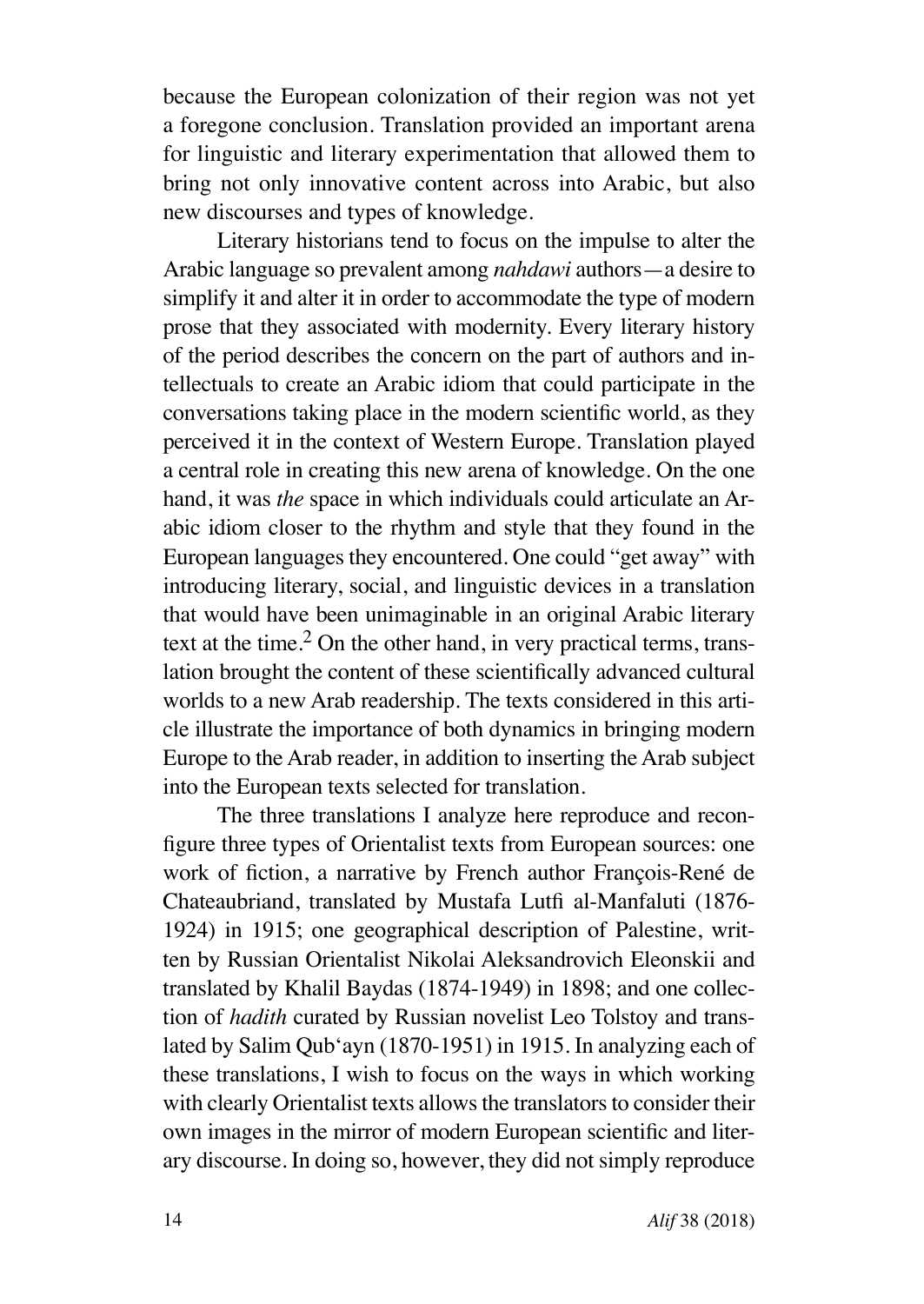the picture that was presented in these texts, but introduced changes that revealed their agency as mediators. In each case, putting the European source texts next to the Arabic translations brings into sharp relief some of the ways in which these translators were working to write their culture into the discourse of modernity on their own terms, at the same time that they were ostensibly working to make an existing discourse available to an Arabic-reading audience for the first time. From a translation studies point of view, these three texts exemplify the wide variety of translation practices common in Arabic literature during the *nahda*. Baydas's 1898 translation of Eleonskii's *Ocherki iz Bibleiskoi Geografii* (Essays on Biblical Geography) is a straightforward reproduction of his source text, funded by a foreign religious organization (the Imperial Orthodox Palestine Society). It is representative of the wide variety of scientific texts translated and published in the Arabic-language periodicals of the day. Al-Manfaluti, in turn, "translates" a story (Chateaubriand's *Les aventures du dernier Abencerage*) from a language he does not know (based on plot summaries rendered by his friends), and publishes his translation in 1915 without mentioning the original author or title, all common practices among literary translators of this period. Moreover, his work exemplifies the ways in which Arab authors sought to use fiction to educate their readers in moral, ethical, and civic matters. Finally, Qub'ayn's 1915 "translation" is closer to a curatorial project than a translation: He publishes in Arabic a collection of *hadith* originally selected and published by Leo Tolstoy in a Russian translation, thus bringing the texts back to their source language.

The variety presented by these works does not reside only in the nature of the translation process involved in the production of each Arabic text, but in the resultant type of knowledge and discourse that each translation seeks to create. Where Baydas's translation reclaims and repopulates a Palestinian landscape with contemporary Palestinian citizens (both within the text and in the text's life as a textbook used to educate Palestinian citizens in Imperial Orthodox Palestine Society schools), al-Manfaluti and Qub'ayn strive to reclaim different parts of Arab history and heritage, reaching back to the recognized golden ages of Andalusia and the life of Prophet Muhammad, respectively. Because these